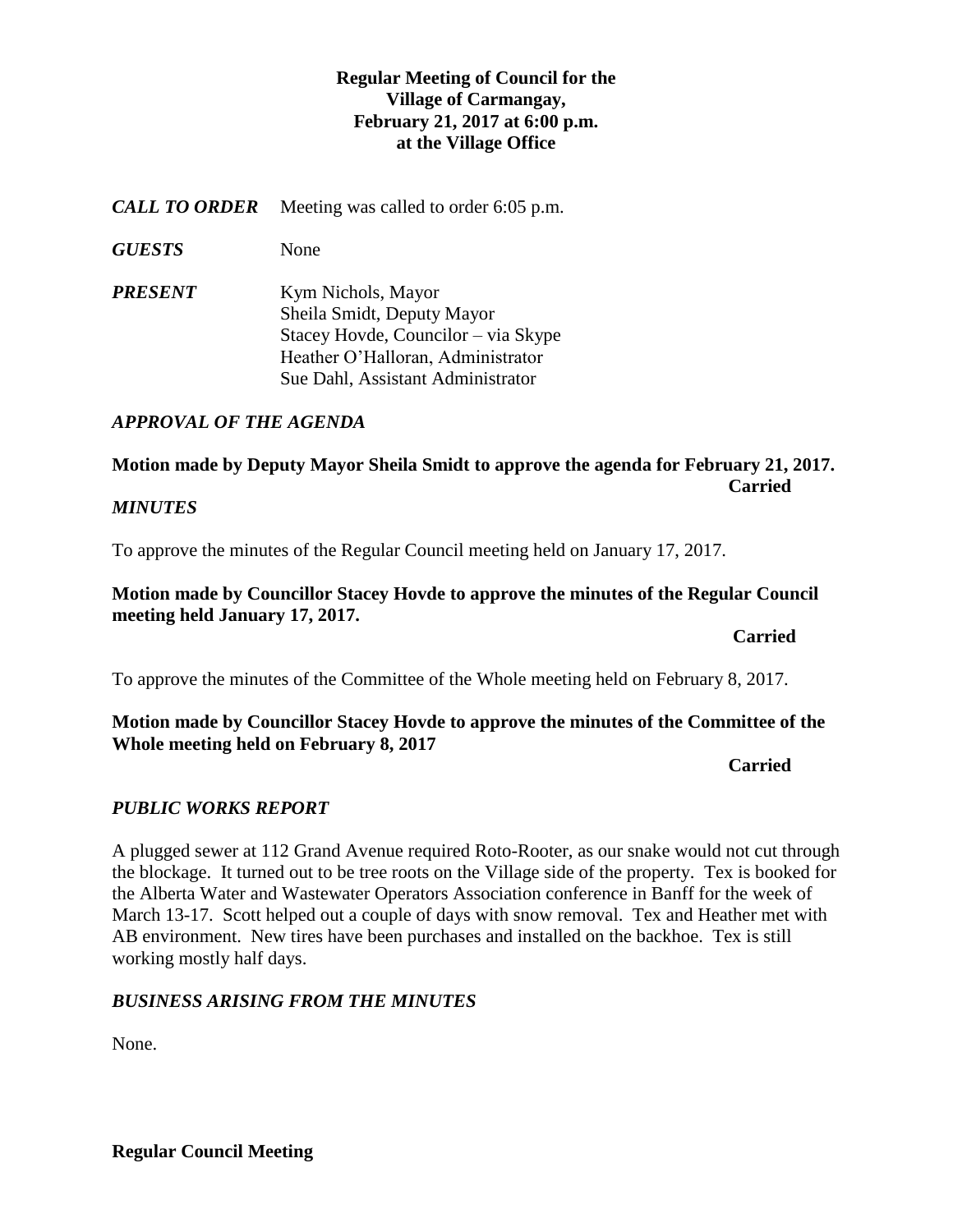**February 21, 2017 Page 2**

## *ADMINISTRATOR REPORT*

Have been culling files of 2016 into storage, must look into what old stuff can be shredded as the storage room is getting very full. Met with AB environment to do a review of our water practices. We received a better than satisfactory and there are a couple of small changes that we have to make. 1) Take samples from more locations and 2) include time and location on our spreadsheet. Water bills will be prepared this week. Prep of Bylaws #764 & 765. Prep work on the 2017 tax arrears list as it must be sent in by March 31 – letters were sent out to residents who are in danger of going on the list. Met with FCSS in regards to St. Pat's. Plans are progressing well. Parade will be at 11am SHARP. The Grange will have Irish coffee and green beer following the parade. The Village will serve an Irish stew lunch at the Senior's – all proceeds to the Food Bank building fund. The Village Office will be closed that day. Administration would like to ask council – if a member of the public approaches them with a Village complaint or concern to direct that person to bring their concerns to the office, preferably with a written signed letter.

## *FINANCIAL REPORTS*

Approval for accounts payable for January 2017.

Approval of monthly statement for January 2017.

## **Motion made by Deputy Mayor Sheila Smidt to accept the financial reports for January 2017.**

**Carried.**

## *OLD BUSINESS*

Muniserve Agreement – An agreement sent out in 2013 with the assessor was never officially signed. We have been paying the rates as detailed in the agreement.

## **Motion made by Councillor Stacey Hovde to sign the agreement.**

#### **Carried.**

## *NEW BUSINESS*

a) Procedural Bylaw #764 – A bylaw to regulate the procedure and conduct of council and council committee meetings

**Motion made by Councillor Stacey Hovde to proceed with 1st reading of Bylaw #764. Motion made by Deputy Mayor Sheila Smidt to proceed with 2 nd reading of Bylaw #764. Motion made by Deputy Mayor Sheila Smidt to proceed with 3rd reading of Bylaw #764. Motion made by Councillor Stacey Hovde for unanimous consent By unanimous consent, 3rd reading of Bylaw # 764.**

**Carried.**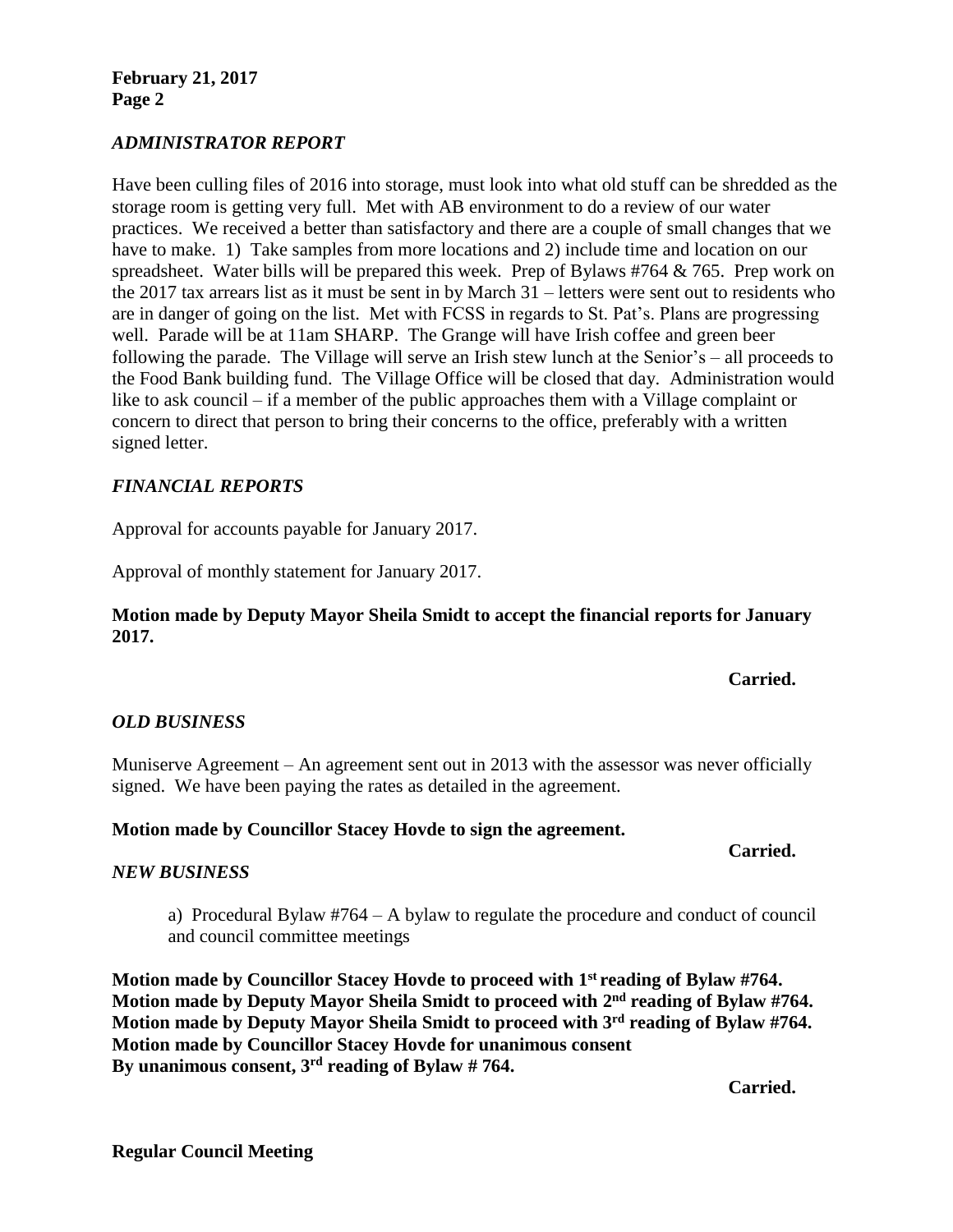## **February 21, 2017 Page 3**

b) Cemetery Bylaw amendment #765 – A bylaw to regulate and control the operation of the Carmangay Cemetery, rescinding bylaw #754

**Motion made by Deputy Mayor Sheila Smidt to proceed with 1st reading of Bylaw #765. Motion made by Councillor Stacey Hovde to proceed with 2nd reading of Bylaw #765. Motion made by Deputy Mayor Sheila Smidt to proceed with 3rd reading of Bylaw #765. Motion made by Councillor Stacey Hovde for unanimous consent By unanimous consent, 3rd reading of Bylaw # 765.**

**Carried**.

## *REPORTS*

**a) ORRSC** No report

## **b) MARQUIS**

2016 year-end review was on budget. Vacancy is still an issue with 3 units empty in Carmangay, 1 in Lomond and 10 singles in Vulcan. Decision to conduct an open house with board members present to help with guests. Alberta Seniors and Housing granted \$22,000 for Capital upgrades which include replacement of furnaces and all units were installed with carbon monoxide detectors. Resident survey was taken – very candid feedback and all were taken into consideration.

# **c) VULCAN DISTRICT SOLID WASTE**

No report

# **d) CARMANGAY AND DISTRICT LIBRARY BOARD**

Chinook Arch - Municipal Affairs workshop on how to gather information for library plan of service.

Carmangay Library – Discussed fundraising for flooring in the library to replace carpet. Grant will be applied for as well as asking local service groups. Board member previously resigned has come back. Another resident has agreed to join the board so we still need one more member. Board has discussed inviting someone from the colony to join the board. Anne Kirby and Yvonne Lyon have both resigned.

# **e) SUBDIVISION APPEAL BOARD**

No report. Summertime Colony has won the right to appeal.

# **f) FCSS**

80 Christmas hampers were prepared and delivered. 8,011 lbs of food was donated as well as cash. There is still an excessive demand on the food bank in this New Year, also for pet food. Edmonton sent down a pallet of food. Shelf space allow for more efficient shelving and picking. Request for budgeting class which was well attended. Looking to hire someone to give cooking classes and to show how to prepare food and use leftovers. First Aid and Farm Safety geared to foreign workers with barriers to reading and writing English. FCSS offers assistance on tax forms or any government forms. Developed a policy in regards to family members employed at FCSS or food bank.

# **Regular Council Meeting**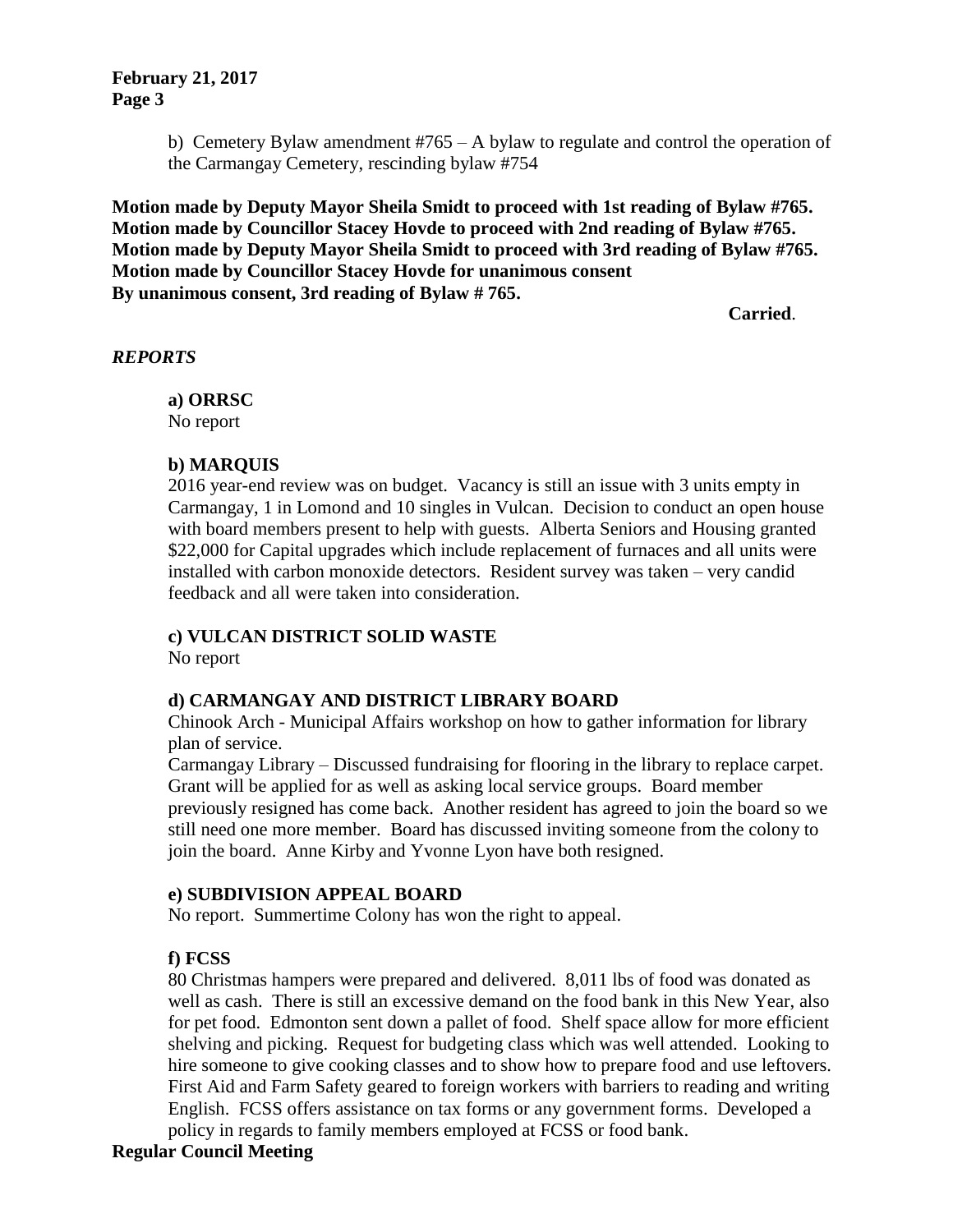**g) HALL BOARD**

No report

## **h) SOUTHGROW**

After analyzing 3 companies to do a study on Broadband in southern AB. 1) What there is now 2) What do we want now 3) What we'll need in the future. The contract was awarded to a Lethbridge company to develop a technology growth strategy for the 24 member communities.

Southwest Alberta Annual Meeting Presenters Randyn Seibold from Solar Optix speaking about solar energy projects. Ryan Dick from Terrapin Geothermics talking about extracting heat from abandoned hot wells to produce power. Bev spoke about the advancement of electric vehicle charging stations developing a corridor on high traffic areas.

Doug Griffiths' dynamic presentation on 13 ways to kill your community. Very well attended.

## **i) TWIN VALLEY REGIONAL WATER COMMISSION**

Delegation met with the Town of Vulcan. Parks Canada want to have Little Bow Park on line and wants Twin Valley to supply the water thru Champion. Kirkcaldy wants to be on line by this fall. The board gave them approval to a trickle system instead of a reservoir.

# **k) MAYORS AND REEVES OF SOUTHWEST ALBERTA** No report

# **l) HISTORICAL SOCIETY**

No report

# *CORRESPONDENCE*

Fortis – An application to the AUC has been made to decrease the Maintenance Multiplier from 1.10 to 1.09. If approved, this will reduce our distribution charges by \$0.20/month/fixture.

Vulcan County – 2016 Physician Recruitment and Retention Program – after some very careful auditing, it was discovered that there has been some discrepancies with our payments in past years. After all the numbers have been settled, Carmangay owed an extra \$28.29 for 2016.

# *EXECUTIVE SESSION*

Councillor Stacey Hovde moved to go in camera at 6:53 pm Deputy Mayor Sheila Smidt moved to go out of camera at 6:57 pm